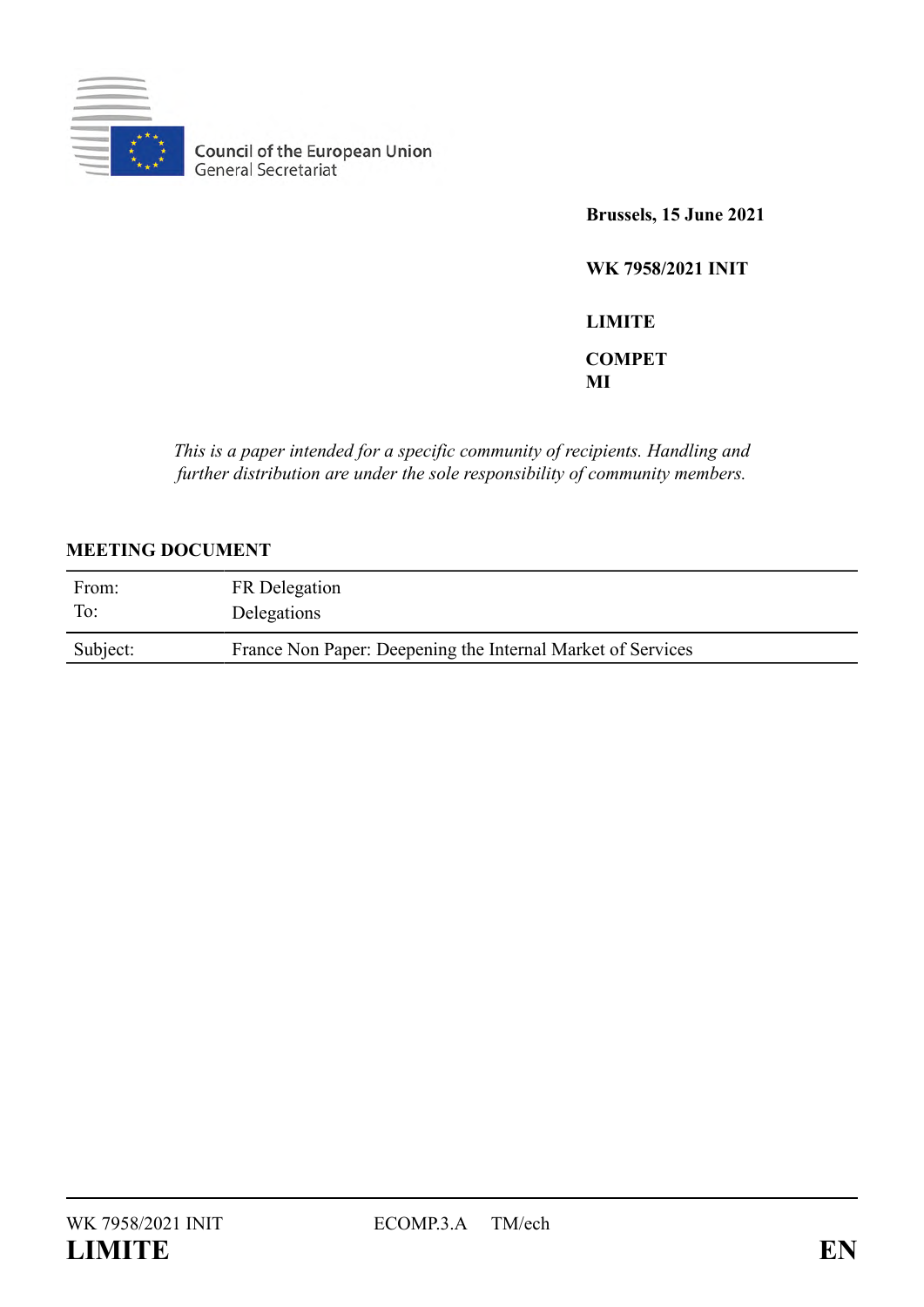# **FRANCE NON PAPER**

Deepening the Internal Market of Services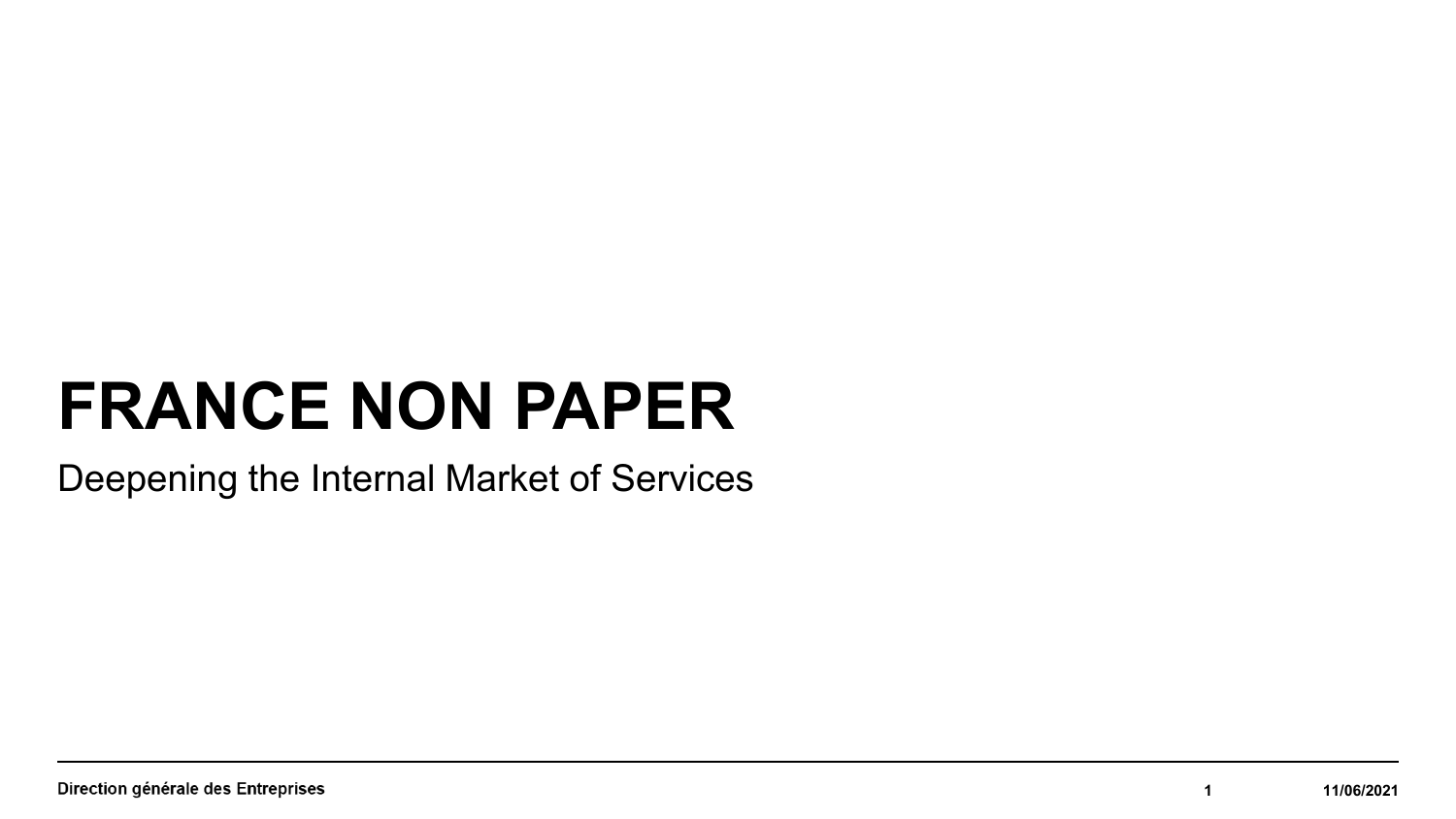## **Why develop a new approach?**

Build on the **ecosystemic approach** of the Commission

Work for a **better integration of services** associated to the ecosystems

Give a **new impetus** to the deepening of the internal market

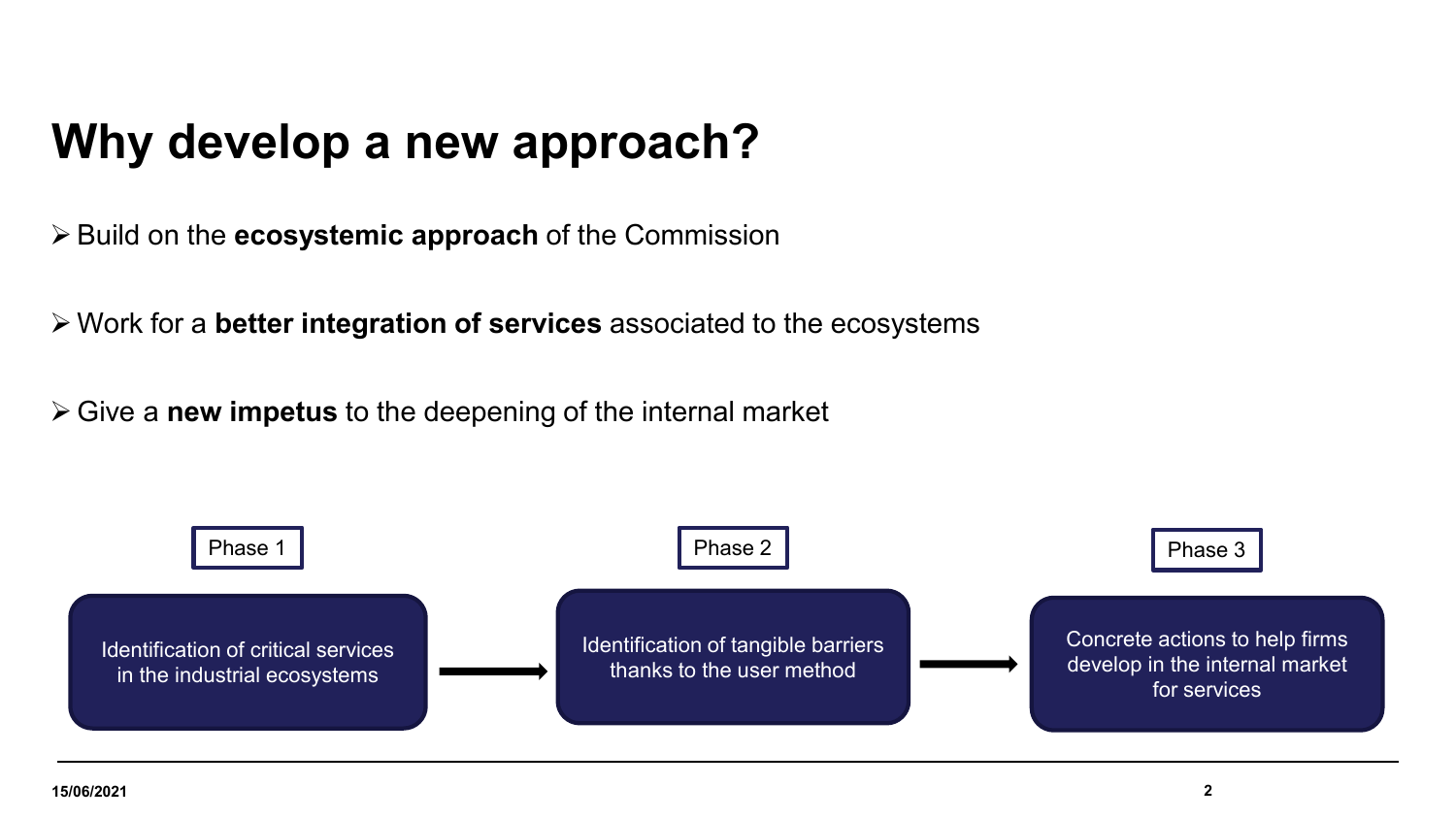#### **Step 1: Definition of the scope to have a targeted approach**

- Start with a targeted effort on **one or two industrial ecosystems** assessed as priorities to achieve concrete results quickly
- Focus on **input and ouput services which are critical to value-chains in the industrial ecosystems** and need to be further analysed
- *Illustrative case study: contribution of engineering services to the mobility ecosystem*

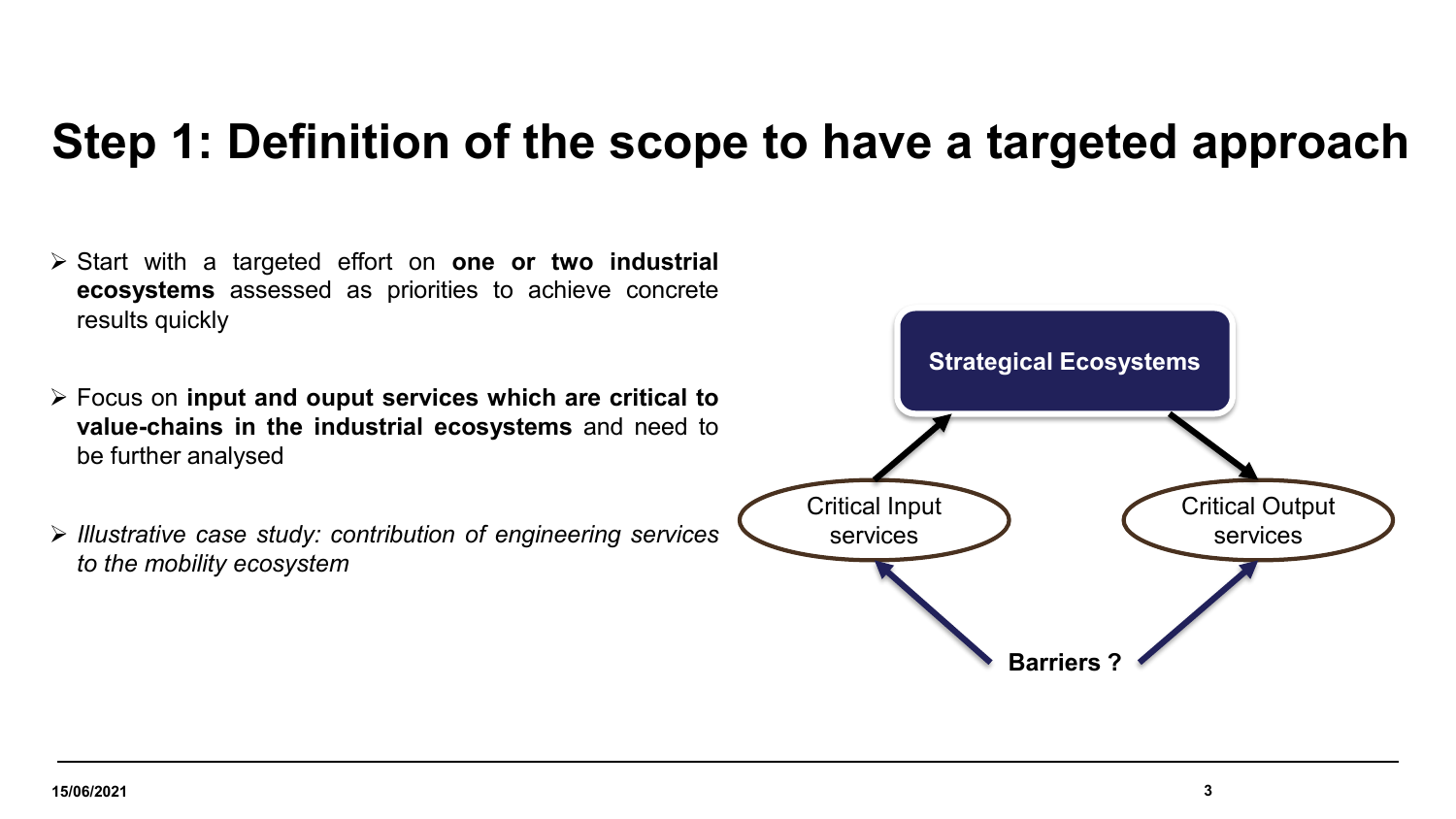## **Step 2: Identification of barriers from a user's perspective**

- **« user method »**
- **Peer-review**
- **Use of existing tools**